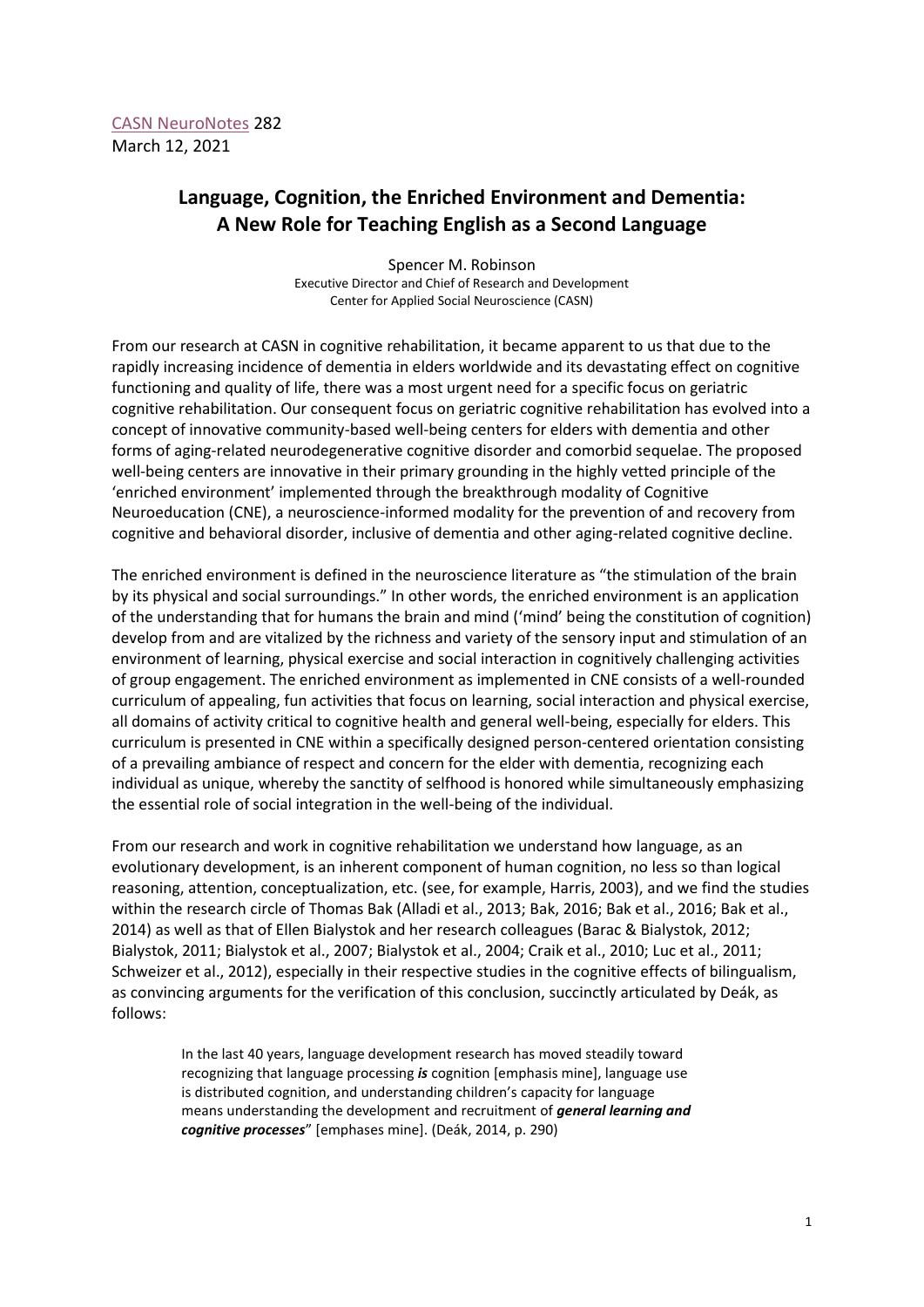The studies on the effects of bilingualism in cognitive performance, especially in cognitive recruitment and the development of cognitive reserve in the delay of the onset of dementia and other aging-related cognitive decline (such as in Alladi et al., 2013; Bak, 2016; Bak et al., 2014; Bialystok et al., 2007; Bialystok et al., 2004; Craik et al., 2010; Luc et al., 2011; Schweizer et al., 2012), clearly demonstrate the power of enhanced language learning and diversified, more complex language usage that is inherent in both second-language acquisition and bilingualism in stimulating general cognitive facility and the development of a neuroprotective shield that slows neurodegenerative cognitive decline.

These studies parallel the concept of the enriched environment as a highly vetted structure of activities and learning in cognitive rehabilitation. As detailed in our proposal for community-based well-being centers for elders with dementia (Robinson, 2021), such centers are specifically designed to substantively increase healthcare access, dramatically improve health outcomes, and significantly enhance the patient experience, with the centers' curriculum totally grounded in the principle of the enriched environment. Recognizing that language is the primary medium for learning and socialization, and that language is an inherent cognitive capacity, we clearly understand that language and language learning cannot be isolated as independent of general learning and general bodily health (noting that physical decline and health issues have often been observed to lead to cognitive decline). Our enriched environment curriculum for elders with dementia, while emphasizing language and communication, includes various learning activities as well as activities that combine physical exercise with motor coordination to broadly stimulate both cognitive resources and physical vibrancy in the promotion of active and healthy aging.

Language as an integral component of cognition is clearly borne out from research in neuroscience, as it has been demonstrated in studies of cognitive dysfunction that cognitive deficits are largely recognized in errors in syntactical, symbolic, semantic and lexical processing and logical sequencing – all principal components of language processing – and that higher-order cognitive processing (i.e., so-called 'executive functions'), especially higher abstract, conceptual thinking, is essentially the correlation of constructions of language (see, for example, Robinson, 2021; and Deák, 2014). Even pure mathematics employs the basic components of language, such as logical sequencing, symbolic representation, syntax and semantics (see Robinson, 2021). As Harris states, from the neurobiological evidence, "there is no known way that genes could [specifically] encode for concepts like 'subject' and 'verb'" (Harris, 2003, p. 5 – insertion in brackets mine), so that language, rather than an independent outcome of human evolution, emerged in the mind from the uniquely human social brain as a fundamental attribute of cognition in the facilitation of the essential capacity for learning and social interaction in consequence of the environmental pressures on the survival of the genus *Homo*.

To promote the stimulation of the widest possible array of cognitive functioning in our work here in Japan with CNE, we have developed a form of CBI (content-based instruction) and CLIL (content and language integrated learning) combining English-language learning with stories, drama skits, and dialog-based learning activities for native Japanese speakers with learning/cognitive disorder, whereby, in a strictly English-language environment, we interrogate the '*texts*' of communication and expression (oral, written, or graphic) in stories, imagery and discussions, to deeply delve into the underlying meaning embodied therein through learning about the history, art, culture, science, biography, philosophy, religion, etc., that constitutes, impacts, or reflects on the context of a literary work, artwork or any text and its authorship presented in a particular lesson, seamlessly integrating language and subject learning in an interactive group discourse. In this method learners are exposed to a considerable amount of language and range of subject matter through stimulating content, and by exploring this content become engaged in language-dependent activities by which language learning becomes an automatic, integral process in reaction to the continual introduction of novelty and the resolution of curiosity in joint activities incorporating study and discourse.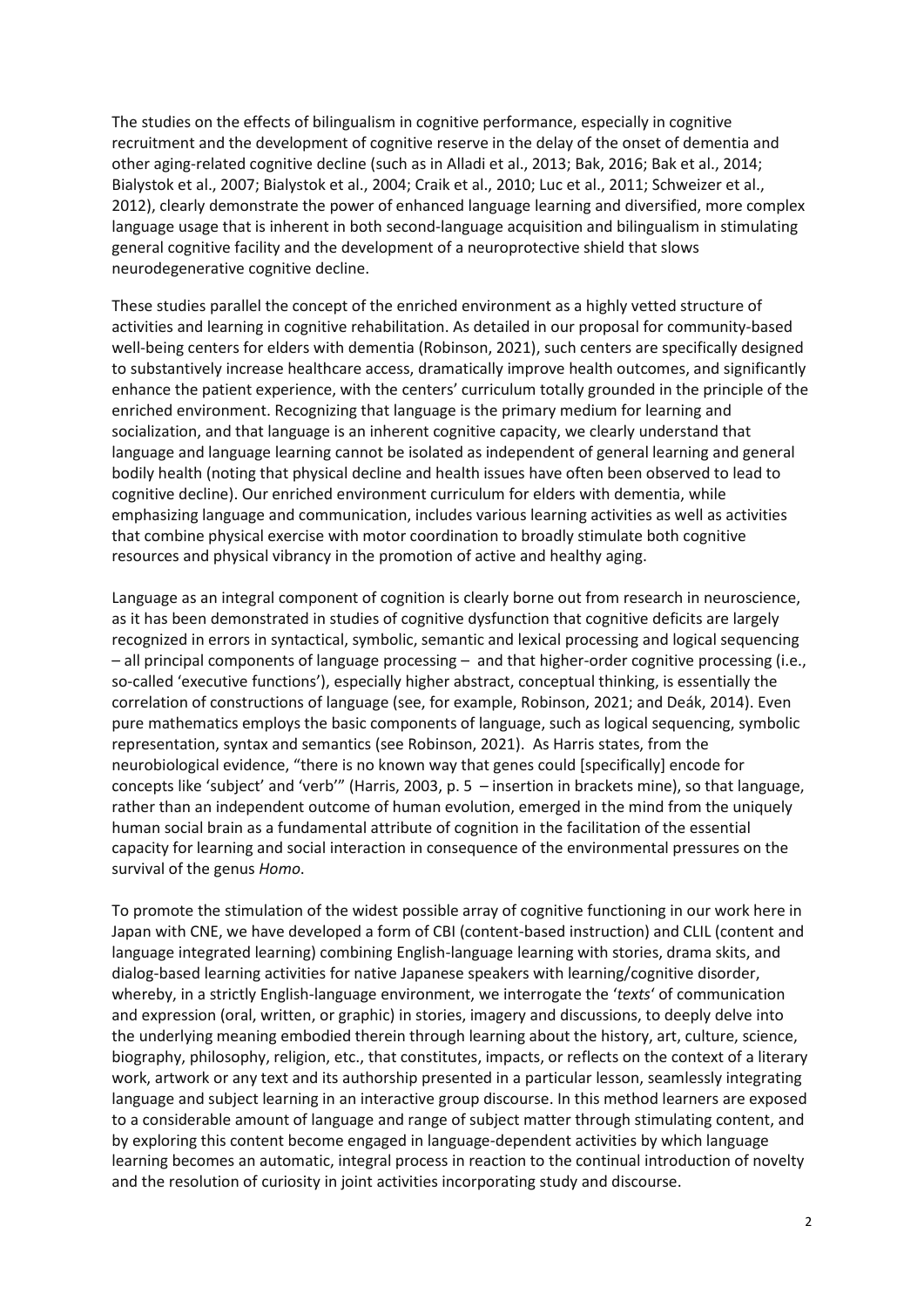In cognitive and behavioral dysfunction we have found that language learning combined with broadbased, general learning in fun, socially engaging activities in an enriched environment stressing multisensory input, teamwork and dialog with emphasis on the voice of the individual in a group dynamic, powerfully stimulates positive neuroplasticity, by which well-being, a positive outlook on life and self-affirmation are gained through the revival of general cognitive functioning and more fluid social integration.

Because CNE consists of a very comprehensive curriculum of integrated activities requiring specialized, rigorous training and considerable training time to learn to effectively conduct as an integrated program, we have incorporated the basic principles of CNE into a highly condensed framework of an ESL (English as a Second Language) program tailored to elder native Japanese speakers with dementia. We believe that such a framework constituting a stand-alone module provides the vehicle by which to implement the basic principles of CNE in a much simpler form with much easier training and greatly reduced training time for program conduction. We envision this simplified CNE module as the first of several individual CNE modules, that when combined together, constitute the complete CNE system constituting a prototype well-being center for elders with dementia. The CNE ESL program would provide the central, base unit of the modular system since it defines and actualizes the fundamental principles of CNE. With a much reduced training time for English teachers to master, the CNE ESL program opens up new career paths for teachers of English as a second language as specialized practitioners in continuing education, cognitive rehabilitation and dementia intervention.

## **References**

- Alladi, S., Bak, T. H., Duggirala, V., Surampudi, B., Shailaja, M., Shukla, A. K., Chaudhuri, J.R., & Kaul, S. (2013). Bilingualism delays age at onset of dementia, independent of education and immigration status. *Neurology*, *81*(22), 1938-1944.
- Bak, T. (2016). The impact of bilingualism on cognitive aging and dementia: Finding a path through a forest of confounding variables. *Linguistic Approaches to Bilingualism*, *6*(1-2), 205-226.
- Bak, T. H., Long, M. R., Vega-Mendoza, M., & Sorace, A. (2016). Novelty, change and practice: The impact of intensive language learning on attentional functions. *PLoS ONE*, *11*(4), e0153485.
- Bak, T. H., Nissan, J. J., Allerhand, M. M., & Deary, I. J. (2014). Does bilingualism influence cognitive aging? *Annals of Neurology*, *75*(6), 959-963.
- Barac, R., & Bialystok, E. (2012). Bilingual effects on cognitive and linguistic development: Role of language, cultural background, and education. *Child Development*, *83*(2), 413-422.
- Bialystok, E. (2011). Coordination of executive functions in monolingual and bilingual children. *Journal of Experimental Child Psychology*, *110*(3), 461-468.
- Bialystok, E., Craik, F. I. M., & Freedman, M. (2007). Bilingualism as a protection against the onset of symptoms of dementia. *Neuropsychologia*, *45*(2), 459-464.
- Bialystok, E., Craik, F. I. M., Klein, R., & Viswanathan, M. (2004). Bilingualism, aging, and cognitive control: Evidence from the Simon task. *Psychology and Aging*, *19*(2), 290-303.
- Craik, F. I. M., Bialystok, E., & Freedman, M. (2010). Delaying the onset of Alzheimer disease: Bilingualism as a form of cognitive reserve. *Neurology*, *75*(19), 1726-1729.
- Deák, G. O. (2014). Interrelations of language and cognitive development. In P. Brooks & V. Kamp (Eds.), *Encyclopedia of Language Development* (pp. 284-291). Thousand Oaks, CA: SAGE.
- Harris, C. L. (2003). Language and cognition. In L. Nadel (Ed.), *Encyclopedia of Cognitive Science*. London: Nature Publishing Group.
- Luc, G., Bialystok, E., Craik, F. I. M., & Grady, C. L. (2011). Lifelong bilingualism maintains white matter integrity in older adults. *The Journal of Neuroscience*, *31*(46), 16808- 16813.